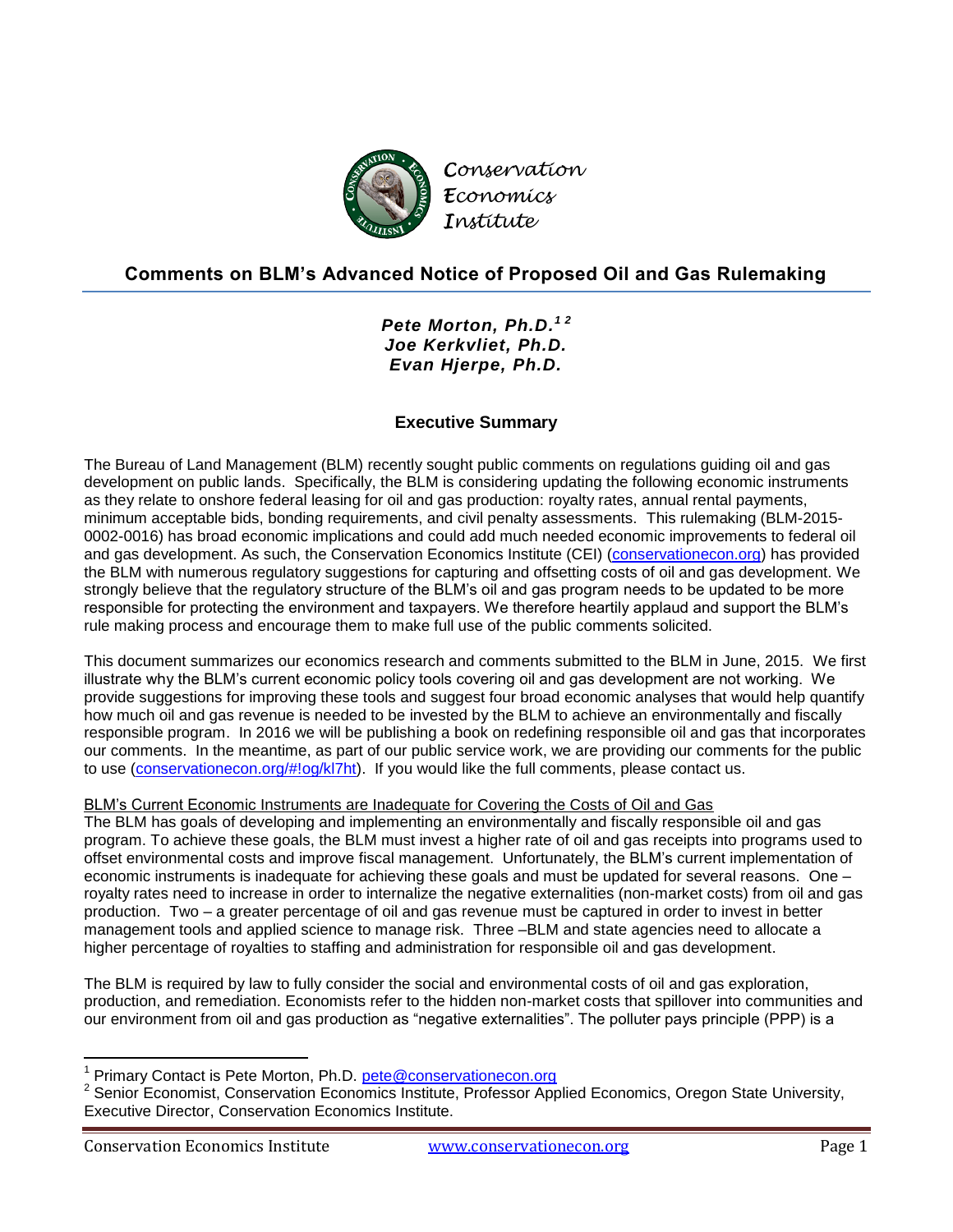basic economic concept for internalizing negative externalities into oil and gas production and consumption decisions. Economic instruments like royalty rates, assurance bonding, fines and penalties are examples of the tools available for implementing PPP. We recommend the BLM quantify the social and environmental costs including carbon and methane pollution, associated with the BLM's oil and gas program to provide guidance on upward adjustments to royalty rates and bonding amounts.

BLM's current economic policy concerning oil and gas development is not only insufficient at offsetting environmental costs, it is also does not allocate enough revenue needed to increase the tools, information, and applied science available to the BLM, local communities, and partner agencies in order to implement the highest level of environmentally responsible oil and gas development. The BLM proposed rule must recognize the need for capturing a higher percentage of revenues from royalty rates, in order to invest in applied research to generate critical information for managing risk, making informed decisions and accomplishing the stated goals. The lack of past investment in data collection, monitoring, and applied science has weakened the BLM's ability to accomplish its stated goal of environmentally and fiscally responsible oil and gas development. Likewise, an environmentally responsible oil and gas program requires sufficient funding for baseline data collection and monitoring; adaptive management based on applied scientific information, and trained biologists, ecologists and environmental protection staff to implement. Based on numerous investigations we know that the BLM does not have the information, staffing or budget to actually implement environmentally responsible oil and gas development.

## BLM Must Invest in Tools and Better Information to Accomplish Agency Goals

We agree with the BLM on the need for more tools and recommend four macro-level tools. The information generated from investing in these four macro-level tools is critical for developing a solid economic rationale for the proposed rulemaking and for successfully implementing environmentally responsible oil and gas development on public land. Without quantifying the total costs of oil and gas production, the BLM has no idea how much oil and gas revenue is needed to be reinvested into administering a responsible oil and gas program.

## *1) Programmatic Environmental Impact Statement (PEIS)*

The direct, indirect and cumulative effects of the decade long domestic drilling boom must be examined through a comprehensive PEIS, much as the agencies have proceeded with other large-scale energy development initiatives. We strongly recommend that the Obama Administration immediately complete a PEIS for the BLM's oil and gas program. Having an up-to-date Programmatic EIS is a prerequisite for implementing environmentally responsible oil and gas.

#### *2) Benefit-Cost Analysis using a Total Economic Valuation Framework*

A Total Economic Value (TEV) perspective has been used to evaluate the benefits of wilderness, roadless areas, and clean groundwater and is appropriate for evaluating and internalizing the negative externalities from oil and gas development. When the BLM ignores negative externalities and relies exclusively on measures of value based on the market prices of oil and gas, its economic analyses are incomplete. To correct this error, we recommend that the BLM complete a benefit cost analysis and fully assess the non-market costs associated with its oil and gas program by using a Total Economic Valuation Framework for the analysis. Strategically, the BLM already has provided guidance to consider nonmarket environmental values in a benefit cost analysis. And conducting a benefit cost analysis is mandated by the Obama Administration's Executive Order 13563.<sup>3</sup>

#### *3) Budget Analysis*

 $\overline{\phantom{a}}$ 

Historical evidence indicates significant budget shortfalls have prevented the BLM from fully implementing and keeping the promises and environmental commitments made in past management plans. In order to address this problem, we recommend the BLM estimate the fully funded budgets necessary for successfully implementing responsible oil and gas development and comparing them with historic budgets. Comparing fully funded budgets with historic budgets provides an estimate of the additional revenue that must be captured in order to implement an environmentally responsible oil and gas program. The revenue estimates can be used to help derive, along with estimates of externalities, the necessary increases in royalty rates and bonding amounts.

 $^3$  Executive Order 13563, "Improving Regulations and Regulatory Review," 76 Federal Register 3821, January 21, 2011